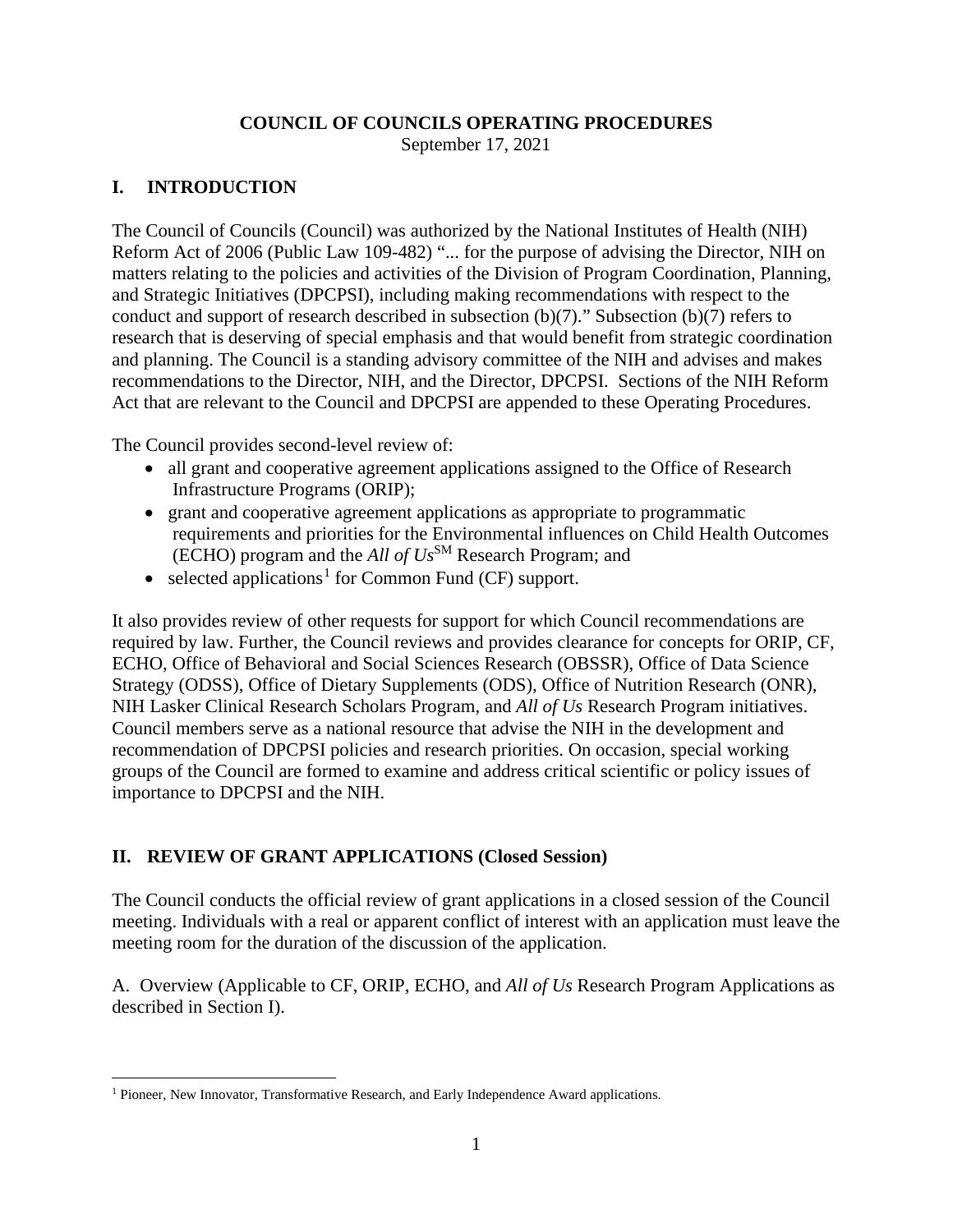Board constitutes the "second level" of the two-tiered peer review process. The primary purpose recommendations regarding the program balance of the CF and ORIP research portfolios, and the The first level of the NIH [peer review process,](http://grants.nih.gov/grants/peer_review_process.htm) the scientific and technical review of applications, is the responsibility of the scientific review groups (SRG). Review by an Advisory Council or of the second level of review is for the Council to advise the Director, NIH, and the Director, DPCPSI, about the appropriateness of the initial review. In addition, the Council may make priority with which DPCPSI should attempt to support certain studies.

 criterion scores) resulting from the initial review, nor may it change the codes associated with The Council may not change the numerical ratings (e.g., impact/priority score, percentile, animal welfare, the welfare of human subjects, or the representation of gender and/or minorities and/or children. However, the Council may recommend a change in the order of consideration of certain applications for funding, e.g., by designating an application as High Program Priority, thereby raising its priority for funding.

 take is to designate which application(s) should not receive support on the basis of scientific and of the members appointed to the Council. The Council's recommendations about which applications should be supported are advisory only and are not binding on DPCPSI or the NIH. The only specific, binding action that Council may technical merit, or other considerations. Such issues are discussed and decided by majority vote

B. Special Issues Requiring Council Review

 access to individual ORIP, CF, ECHO, or *All of Us* Research Program grant applications that are By NIH policy, before funding applications with special issues, they must be presented to, and recommendations obtained from, Council. Upon request, Council members will be provided reviewed under II. B.1-B.2, of these Operating Procedures.

1. Applications from Foreign Institutions

In reviewing and making recommendations on applications from foreign institutions, Council members should be aware that ALL of the following criteria must be met in order for a foreign grant to be supported by the NIH:

- a. The project presents special opportunities for furthering research programs through the use of unusual talents, resources, populations, or environmental conditions in other countries that are not readily available in the United States or that augment existing United States resources.
- b. The project has specific relevance to the mission and objectives of DPCPSI and has the potential for significantly advancing the health sciences in the United States.
- c. The application must be approved for funding by the Council.
- d. The application may be awarded only after assurance that the foreign institution is in compliance with human subject, animal welfare, and gender and minority requirements.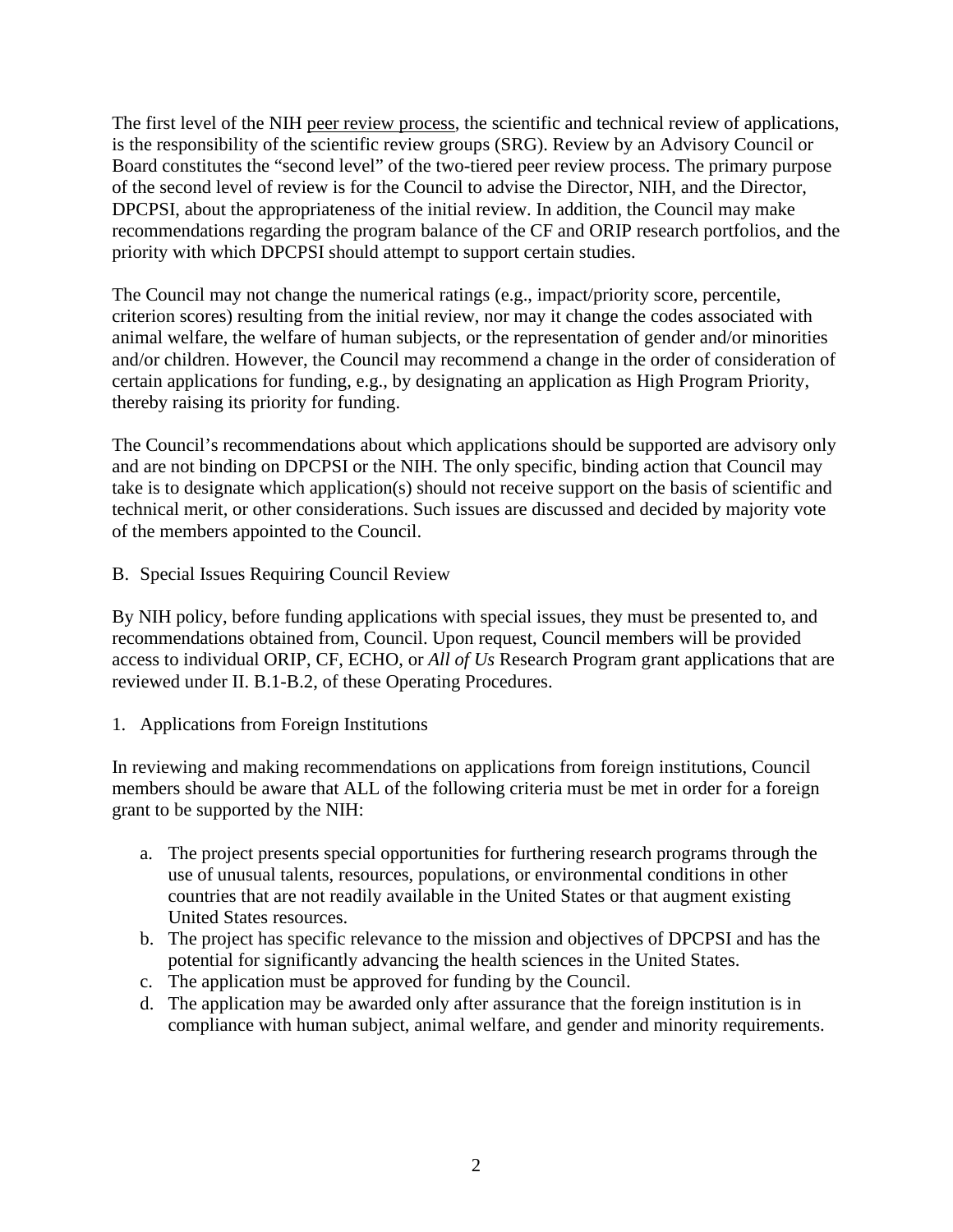2. Applications with Unresolved Concerns about Human or Animal Subjects; Inclusion of Women, Minorities, or Children in Clinical Studies; or Biosafety, Biocontainment, or Security of Select Agents

 The Council is asked to comment on any application(s) proposed for funding with unresolved concerns in the areas in II. B. 2. above. The Council is asked for concurrence with the SRG's concern(s).

## C. Letters of Appeal

 of the investigators subsequent to the peer review of their application that were not resolved by via the Electronic Council Book (ECB) for Appeals on request. This section (II.C.) is not applicable to CF, ECHO, or *All of Us* Research Program applications because their FOAs do not permit submission of appeals. If a CF, ECHO, or *All of Us* Research Program FOA is issued that The Council reviews ORIP appeal letters that were submitted by applicant institutions on behalf program and review staff. It is the responsibility of program staff, in consultation with review staff to determine whether a letter constitutes an appeal. The application will be made available permits appeals, the guidelines outlined for ORIP applications apply.

 review process. Only letters concerning procedural aspects of a review are considered to be an An investigator may have concerns about and may wish to appeal a procedural aspect of the peer appeal. Procedural issues fall under four categories, and the applicant must claim one or more of the following:

- a. The initial review was biased.
- b. A conflict of interest existed with at least one member of the SRG.
- c. The SRG lacked appropriate scientific expertise.
- d. Factual errors entered into the review.

 additional information that was not available to the reviewers are not considered to be appeals. Differences in scientific opinion that often occur between investigators and reviewers may not be contested through these procedures. In addition, communications from investigators consisting of

 concur with the SRG's recommendation and deny the appeal. Although factual errors or other The recommendation of Council concerning resolution of an appeal is final and will not be considered again by the NIH through this or another process. The Council has two options when reviewing an appeal letter: (1) The Council may concur with the applicant's appeal and recommend the application be re-reviewed, or (2) The Council may issues may be evident, the Council may determine that these factors were unlikely to alter the final outcome of the SRG and deny the appeal. If the Council concurs with the applicant's appeal, the re-review would be conducted by the same or a different review group depending on the flaws in the original review process that led to the appeal; this decision is made by NIH staff. considered again by the NIH through this or another process.<br>
3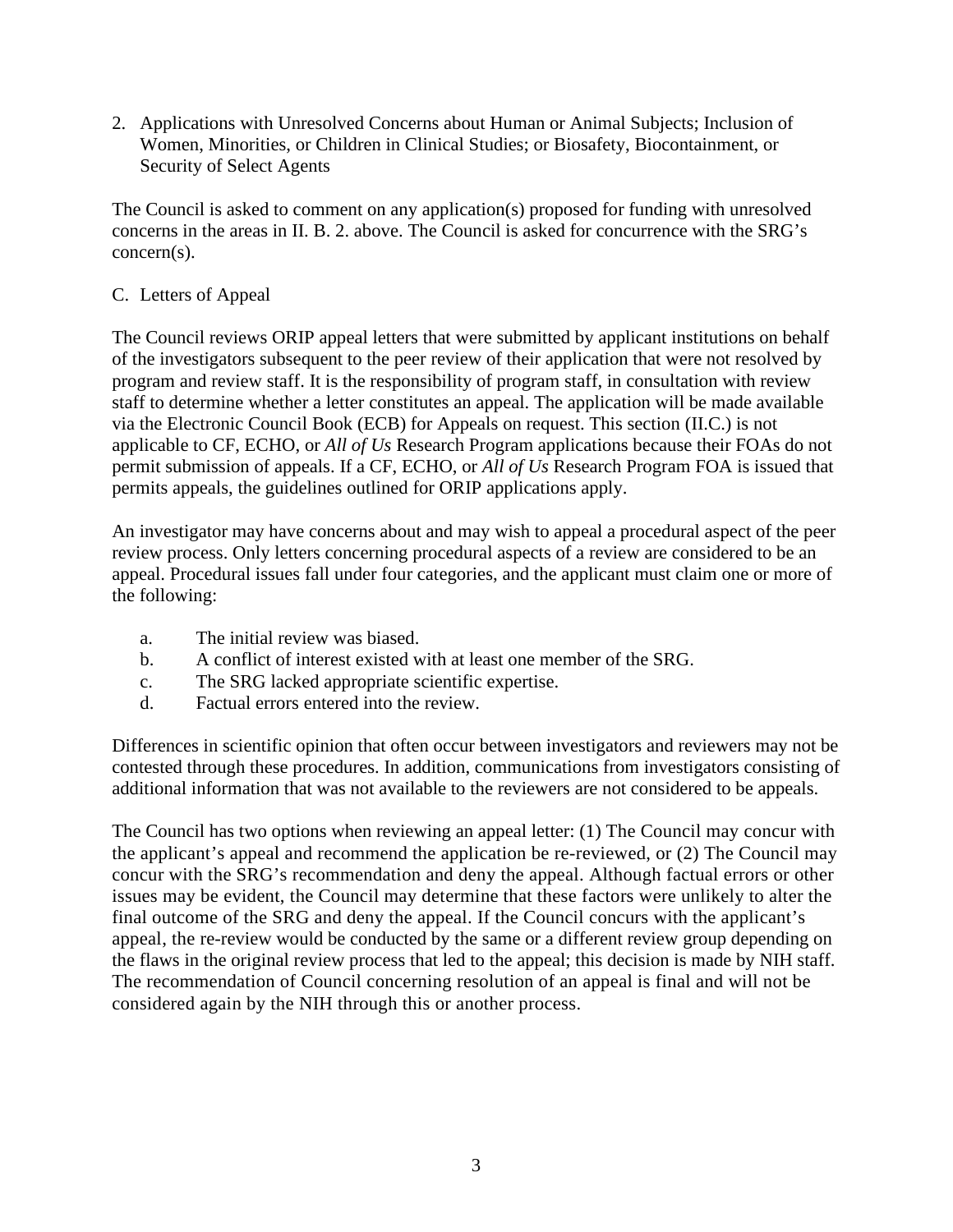#### D. Council Communications

 discretion of ORIP, CF, ECHO, or *All of Us* Research Program staff. The issues identified in SRG, among others. These assertions are reviewed by program and review staff, a determination Other letters, termed Council Communications, are also made available to the Council at the Council communications have been reviewed and resolved by program and/or review staff prior to the Council meeting. Thus, they are provided for information to, and do not require action on the part of, Council. Examples of such communications are a claim of a deficiency in the scientific review of an application, or perceived lack of appropriate scientific expertise on the is made, and a summary provided of each Council communication and resolution.

E. Special Council Review of Pending ORIP Applications from Well-Funded Investigators

 differ substantially by field); the public health priority of the research; and how the absence of an award would affect other collaborative or translational research efforts. In an effort to continue responsible stewardship of public funds and to support meritorious and innovative research, NIH has a policy of Special Council Review (SCR) of applications from well-funded investigators.<sup>2</sup> Pending ORIP grant applications to be reviewed by Council from Program Directors/Principal Investigators (PD/PI) who have more than \$1 million in direct costs from active NIH Research Project Grants (RPGs) grants will be subject to additional consideration. It is important to recognize that this is a threshold only; investigators who have more research support may still receive additional awards as warranted. When making funding recommendations, staff will take into account factors such as: how innovative and distinct the pending project is from the PD/PI's other grants; the type of research (since costs requirements

The following SCR policy guidance is designed to achieve these goals.

- 1. Criteria Considered by ORIP Staff for Determining Applications Subject to SCR:
	- a. Only funds acquired<sup>[3](#page-3-1)</sup> through RPGs<sup>4</sup> should be included when calculating a given PD/PI's support.
	- b. Only competing RPGs (New and Renewals) to be considered for award to investigators with \$1.0M or more of direct cost NIH support are subject to SCR via this policy.
	- c. P01s and other Multi-Component RPGs:
		- component leaders have \$1.0M or more of NIH support. The rationale for this is that i. Competing Multi-Component RPGs are not subject to SCR unless all of the failure to support one or more of the leaders who exceed the limit could significantly detract from the project as a whole.

<span id="page-3-0"></span><sup>&</sup>lt;sup>2</sup> SCR described in II.E. is not applicable to CF applications because they are solicited only via RFAs. Applications submitted in response to RFAs are excluded from SCR (see II.E.3.).

<span id="page-3-1"></span><sup>3</sup> Funds acquired include active RPG awards for the PD/PI (exclusive of projects in no cost extension) when the application subjected to SCR is pending Council review and funds for multi-year projects allocable to the current Fiscal Year (Multi-Year: R15, DP2, DP3, DP4, RC3, RC4, R55, RC1)

<span id="page-3-2"></span><sup>4</sup> RPGs are defined as R00, R01, R03, R15, R21, R22, R23, R29, R33, R34, R35, R36, R37, R55, R56, RC1, RC2, RC3, RC4, RL1, RL2, RL5, RL9, P01, P42, PN1, UA5, UC1, UC2, UC4, UC7, UH2, UH3, UH5, UM1, U01, U19, U34, DP1, DP2, DP3, DP4, and DP5.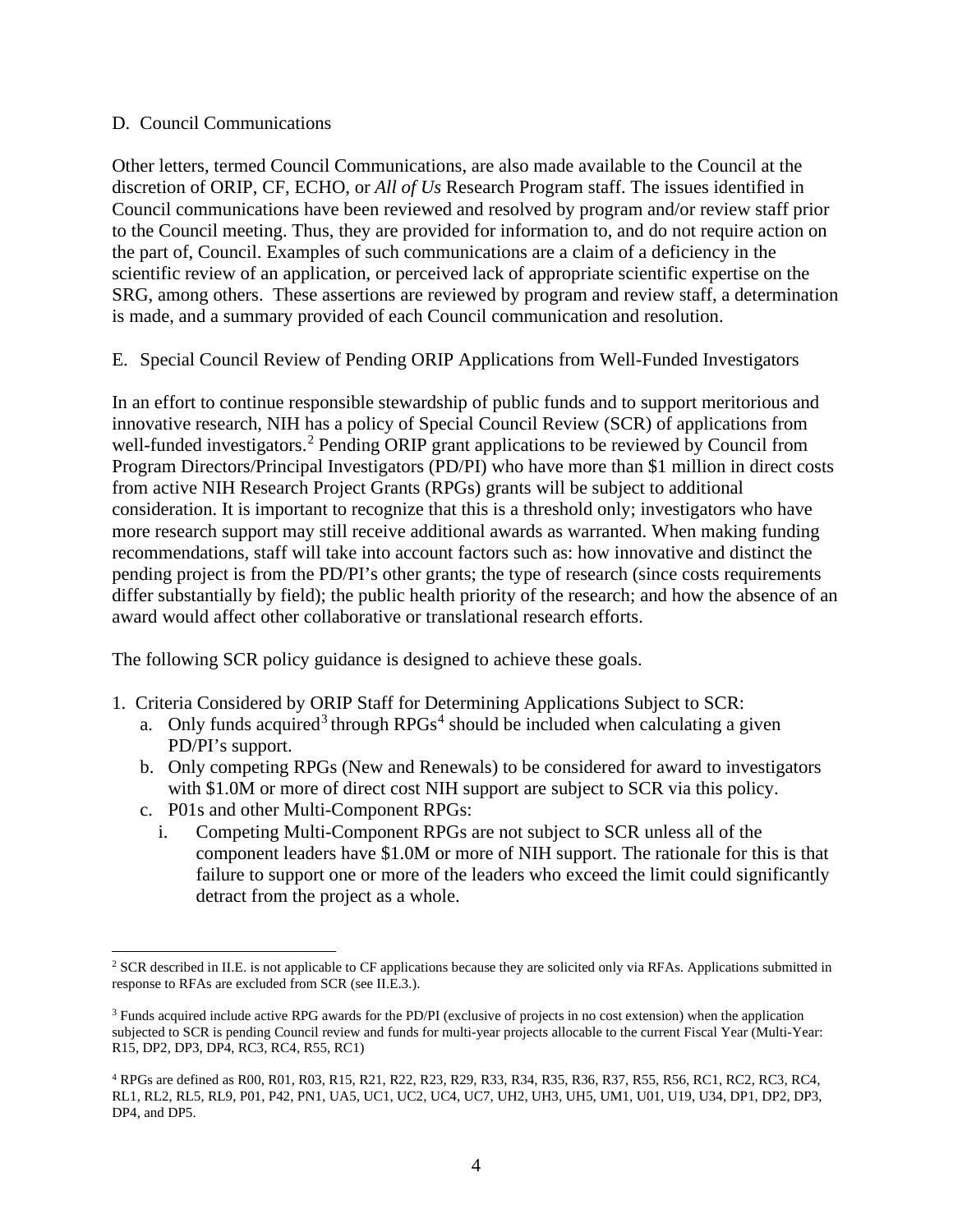- ii. Funded P01s and any other multi-component RPGs, including consortium/sub-award costs, contribute to the \$1.0M threshold of the Program Director and sub-project leaders. Each sub-project leader's total should include the funds provided directly to him/her only through the P01; core costs should not be included.
- 2. Multiple PD/PI Projects:
	- a. Competing Multi-PI applications are only subject to SCR if all the PD/PIs exceed the \$1.0M threshold.
	- b. In calculating the research support available to a PD/PI who participates in a multi-PI award, the direct cost award amount to the institution should be divided evenly among PIs at that institution. Budgets of multi-PIs at other institutions may be determined using the funds allocated to their subcontract costs.
- 3. Requests for Applications (RFAs):
	- a. Pending applications submitted in response to RFAs will not be subjected to SCR. The rationale is that these applications have been solicited by the Institutes and Centers (IC) to accomplish a specific purpose. The intent is to award the best proposal(s) designed to achieve the IC's specified goal(s).
	- b. Funds provided through these grants will contribute to the \$1.0M threshold for the investigators' future applications.
- 4. Competing Revisions and Administrative Supplements:
	- a. These types of awards are not expected to be a significant contributing factor in reaching impediment to an investigator, to the extent possible, these supplements should be the threshold, since many will not incur future year commitments. However, multi-year supplements are included in grant's out-year commitments and do contribute to the \$1.0M threshold. In order to prevent Re-entry and Diversity Supplements from being an excluded from the threshold count.
- 5. Guidelines for Council Consideration (Council role):
	- a. When applied to new projects, SCR will focus on the unique opportunities afforded to the investigator to advance his/her research in directions that are highly promising and distinct from his/her other funded projects.
	- b. SCR of renewal applications may also consider the value of continuing a productive project and the contribution this project makes to the investigator's research program and ongoing collaborations.
	- Council consideration. Since some RPGs, such as U01s, are also used for projects with these and other RPG mechanisms or programs to simplify SCR.<br>
	5 c. Consideration may also be given to the PD/PI's field of research when evaluating the appropriateness of awarding new grants above the \$1.0M direct cost threshold. The rationales for this consideration are that 1) different types of research (e.g., clinical trials, population sciences) may require larger awards than other fields and 2) non-RPG mechanisms often used for an IC's specialized purposes/goals typically receive separate specialized purposes/goals, each IC, working with its Council, may create defaults for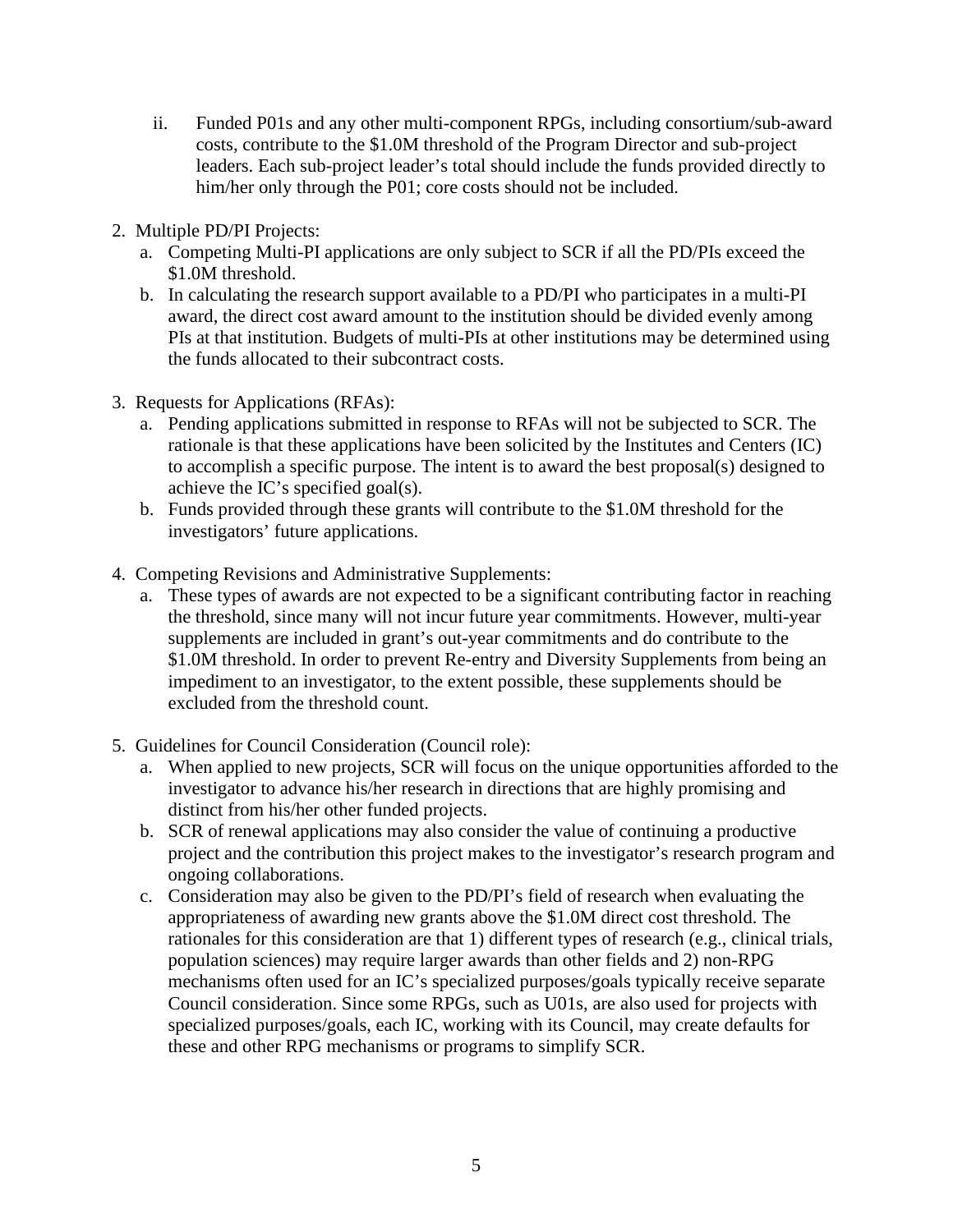F. Common Fund, Environmental influences on Child Health Outcomes, and *All of Us* Research Program Application Review

Approximately 2 weeks before a Council meeting, the Council members receive access to an ECB containing the peer review results for grant applications as detailed in II.A. (above). The ECB materials include fact sheets/instructions, lists of all applications, summary statements, and any items that may be flagged for special discussion.

Council members are invited to identify applications they wish to raise for special discussion at the meeting. Such discussions could include the consideration of applications for high or low program priority, or deferral of an application based on unresolved issues.

Applications that are not specifically discussed by the Council are recommended by an *en bloc*  vote for concurrence with the recommendations of the SRG.

- G. Office of Research Infrastructure Program (ORIP) Application Review
- 1. Early Concurrence Review

In an effort to streamline Council review of Scientific Review Group recommendations and to expedite funding actions, ORIP/DPCPSI developed the following procedures:

- a. The Executive Secretary of the Council identifies applications that are eligible, i.e., those with scores of 40 or better, for the Early Concurrence review process, on behalf of the Council. Early concurrence review will not be used for any application described in section B.1 of these Operating Procedures, or:
	- i. Was identified by a Council member to be of special concern;
	- ii. posed any special policy issues;
	- iii.was previously deferred by Council for additional information or for re-review; or
	- iv. was identified by DPCPSI staff as requiring special consideration (e.g., high program priority, restoration of time or budget, etc.) or discussion by Council.
- b. The Executive Secretary selects at least two Council members to conduct the Early Concurrence review for each application.
- i. The selected Council members will be provided with the list of grant numbers for those applications they are assigned to review. Summary statements will be available through the ECB.
- ii. If an Early Concurrence-review assigned Council member determines an application should come to the full Council for discussion or should not be expedited for any reason, he/she needs to notify the Executive Secretary of this fact, and the application will be removed from the Early Concurrence consideration.
- iii. Council members who were selected to perform Early Concurrence reviews will notify the Executive Secretary of the results of their review within a defined period of time. Those applications which receive positive Early Concurrence from the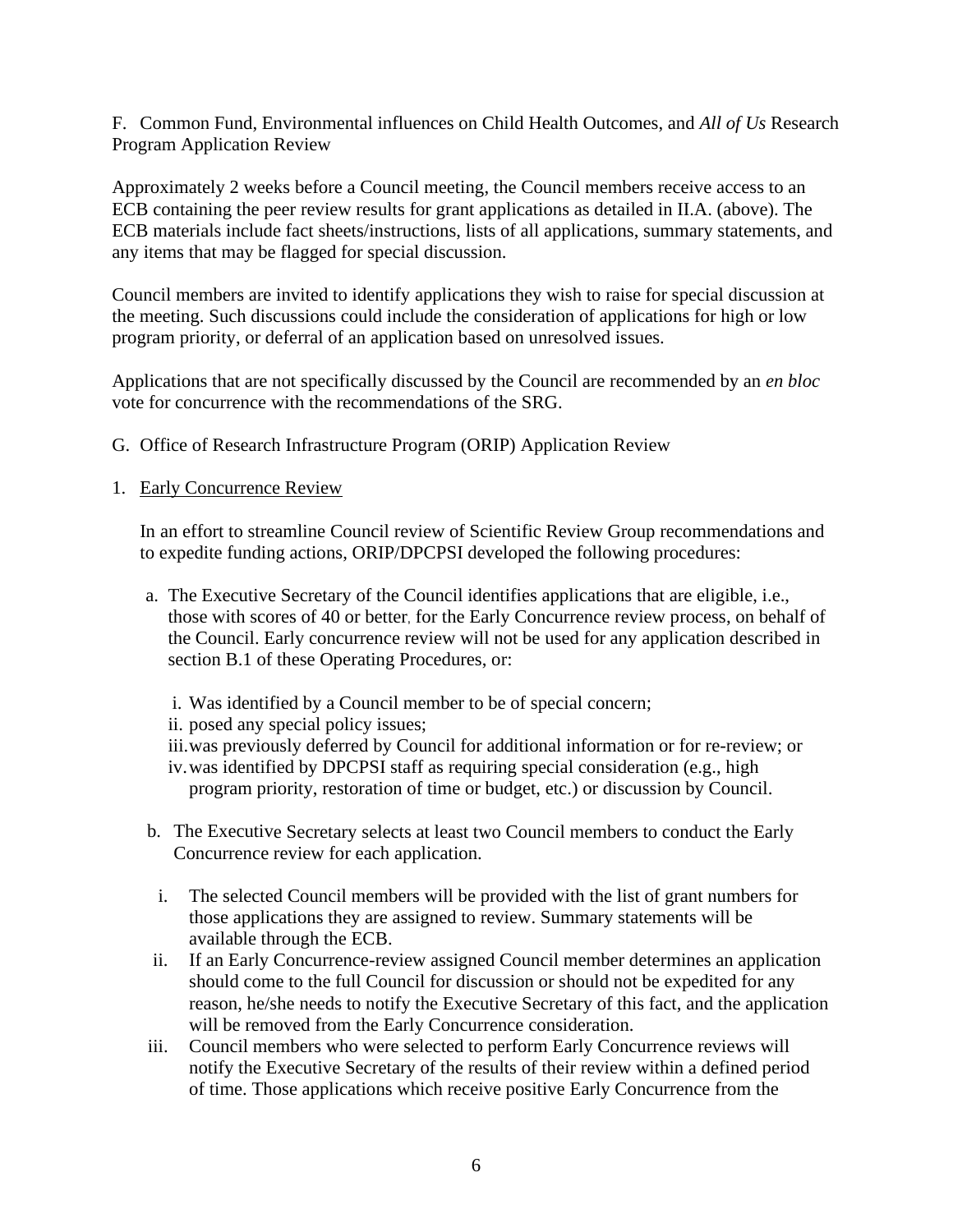assigned reviewers (on behalf of the Council) are considered to be recommended for approval for funding and will not be voted on by the full Council.

- iv. A report of the Early Concurrence recommendations will be posted to the ECB in advance of the Council meeting.
- 2. Applications Identified by Staff for Discussion

 full Council will be asked to vote on the staff's recommendation at the Council meeting. A quorum must be available either in-person, by telephone, or virtually for the vote. Staff may identify for consideration by Council those applications that they feel deserve specific discussion, such as applications that pose a special policy issue, where the summary statement includes a minority report from the SRG, when there is reason for staff to discuss some aspect of the SRG's recommendation, or when there are other programmatic concerns. The application summary statement will be posted to the ECB, a staff recommendation will be made, two Council members will be assigned to review the staff recommendation, and the

3. All Other ORIP Grant Applications

 with the recommendations of the SRG. All members may participate in the *en bloc* vote since All applications that are not reviewed by the Early Concurrence review process or individually discussed by the Council are recommended by an *en bloc* vote for concurrence individual applications are not discussed. Alternatively, this review process could occur via teleconference.

## **III. ADVISORY ROLE OF THE COUNCIL OF COUNCILS IN PROGRAM PLANNING AND POLICY (Open Session)**

 An important role of the Council is to advise the NIH Director (through DPCPSI) on future plans accomplishments of DPCPSI's programs in terms of adequacy of funding, program management potential Funding Opportunity Announcements (FOAs).<sup>6</sup> and directions for scientific research. Council members review objectives, priorities, and and administration, and responsiveness to public health needs. They also review concepts<sup>[5](#page-6-0)</sup> for

The Council's involvement in matters of policy includes participating in discussions of NIH and DPCPSI policies and their implementation.

<span id="page-6-0"></span> 5 Concept (NIH Glossary [[https://grants.nih.gov/grants/glossary.htm\]](https://grants.nih.gov/grants/glossary.htm)): The earliest planning stage of an initiative [Request for all concepts cleared by Council are published as initiatives depending on the availability of funds. Only concepts for RFAs, PARs, Applications (RFA) or Program Announcement (PA)]. Concepts are brought before the Advisory Council for concept clearance. Not and PASs are reviewed by Council.

<span id="page-6-1"></span> announcements. Requests for Applications (RFAs) identify a narrowly defined area with set aside funds. Program consideration; PASs are PAs with specific set-aside funds.<br>
7 6 Funding Opportunity Announcements or FOAs are publicly available document that makes known the intentions to award discretionary grants or cooperative agreements, usually as a result of competition for funds. FOAs are published as different Announcements (PAs) identify areas with increased priority or emphasis. PARs are PAs with special receipt, referral or review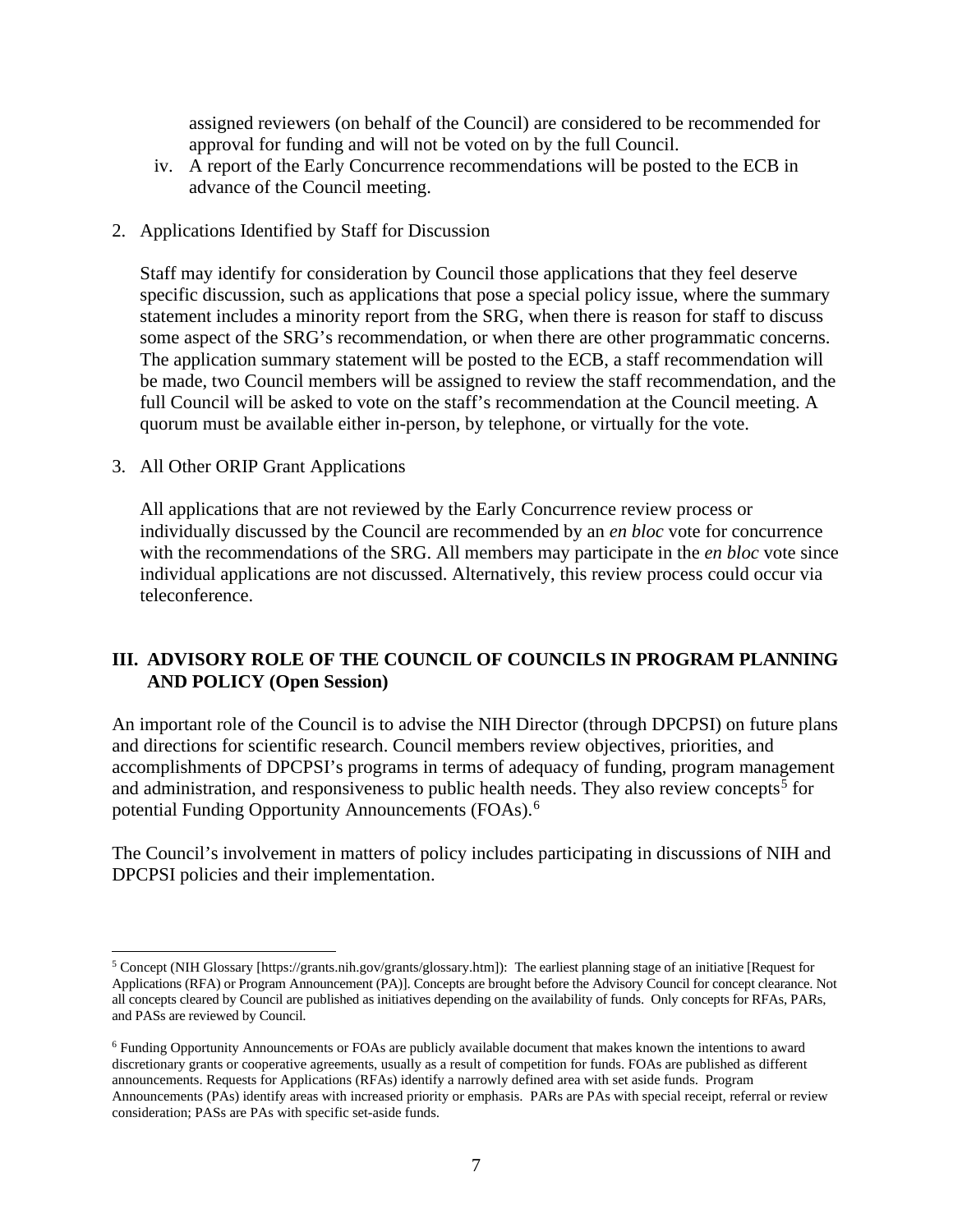#### A. Concept Clearance

 The Council reviews concepts for potential research initiatives in open session. These concepts funding plans and priorities adequately address the objectives defined for these offices. originate in the scientific community, NIH, constituency organizations, and Congress. The purpose of concept clearance is to ensure that CF, ORIP, ECHO, OBSSR, ODSS, ODS, ONR, NIH Lasker Clinical Research Scholars Program, and *All of Us* Research Program programmatic

#### 1. General Principles for Concept Reviews that may lead to Funding Opportunity Announcements (FOAs)

 expected outcomes. Advisory Councils, or another comparable FACA committee consisting of concepts may need to be adjusted. Each initiative must be cleared through this process before it The NIH Office of Extramural Research sets NIH-wide policies for concept clearance which include the requirement for public discussion of new concepts. In the presentation of new concepts, the NIH must describe the purpose of the new initiative(s), its scope, objectives, and Special Government Employees, discuss the proposed concepts and provide input about how the can be implemented, and the clearance must be documented in the Council/FACA meeting minutes.

Council concept reviews for funding opportunities that are communicated through a Guide Notice or Notice of Special Interest (NOSI) under an existing FOA only apply to Guide Notices or NOSIs that have specific set aside funds identified for the intended purpose.

 concept under review, program staff will inform Council if the concept is a reissue of a FOA in support of an existing program or a new concept for an initiative leading to a new program. Whenever possible, Council review of concepts will be grouped by Program Office. For each

- 1.1. For reissuance of FOAs, [7](#page-7-0) program staff will provide a short introduction regarding the program funded by the FOA, describe how the program/FOA supports the NIH and individual office missions, identify potential program/FOA highlights, accomplishments, describe the need for the continuation of the program (including a summary of both or, if possible, other metrics that demonstrate impact of the program/FOA to date, and, affirming and dissenting opinions).
- dissenting opinions, that will help Council appreciate the innovative, cross-cutting, transforming, catalytic, or unique aspect of the new initiative leading to a new program and 1.2. For new concepts,  $8 \text{ which are developed over time with input from workshons and}$  $8 \text{ which are developed over time with input from workshons and}$ meetings, program staff will provide more general background covering both affirming and how it will support and synergize with the overall NIH and individual office missions.

<span id="page-7-0"></span> 7 Reissuance: Reissuance refers to a concept for a FOA that has been previously published, or one that has received prior funding and is being considered for continued support for another funding cycle with minimal changes. Reasons to reissue a concept can include renewal of a previously established program or initiative or to provide additional opportunities for the research community to respond to the program goals.

<span id="page-7-1"></span><sup>&</sup>lt;sup>8</sup> New Concept: New refers to a concept for potential FOA not previously proposed, or one that has not received prior funding.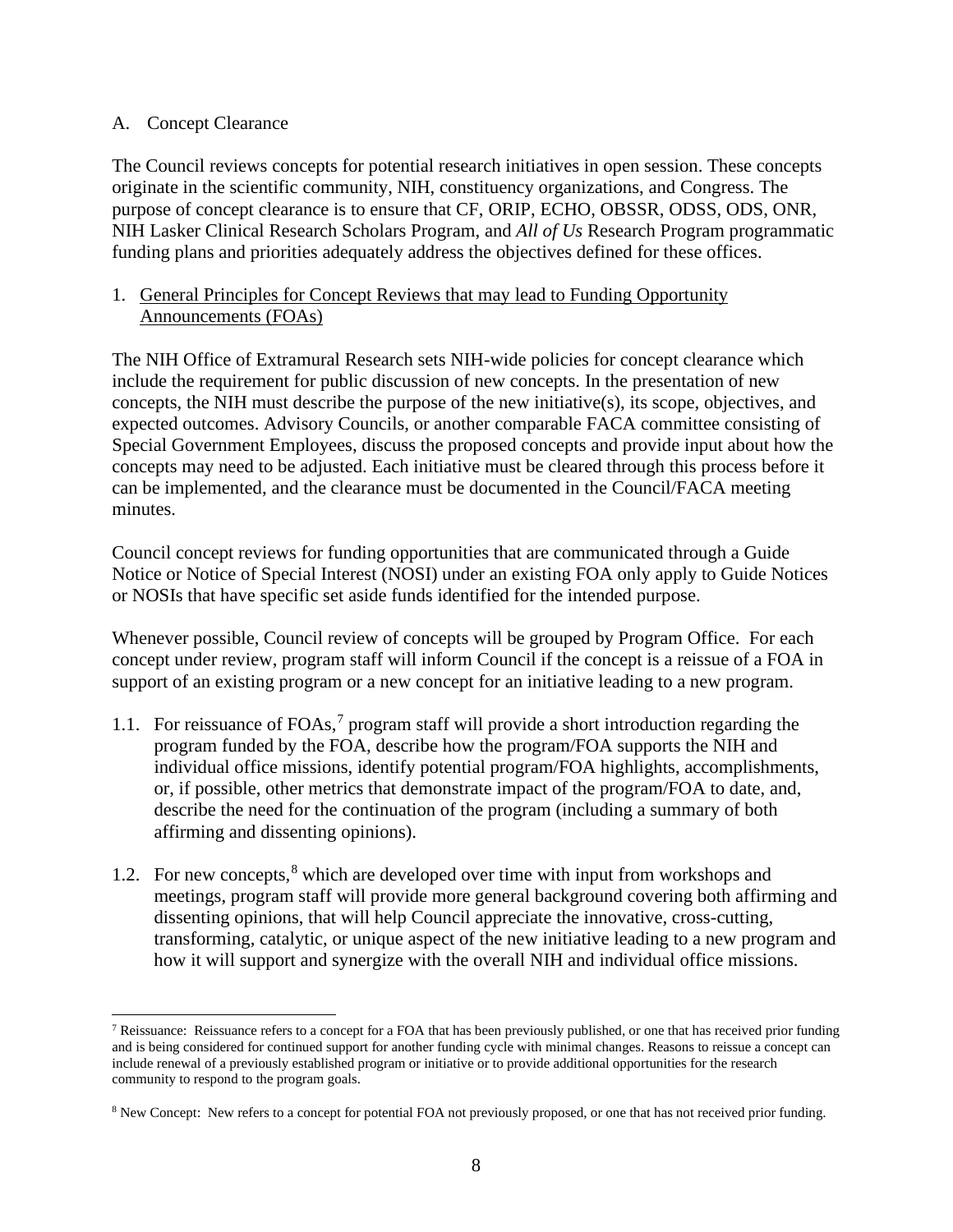For each concept, the following components may be used as parts of the Council clearance process: written materials provided by program staff in advance for Council to review, a brief oral presentation by program staff during the open session of the Council meeting covering the pertinent aspects of the program or initiative, and the assignment of two Council members who will make oral comments during the open session of the Council meeting. During the open Council session, each concept will undergo a discussion and vote.

#### 2. Common Fund (CF)

 the overarching goals of the program. At the outset of a new program, or at a point when it is criteria for Common Fund programs. The review of each initiative addresses the question of Each CF program addresses cross-cutting needs or opportunities that require multi-IC coordination and [strategic planning.](http://commonfund.nih.gov/planningactivities/overview-planning.aspx) These programs are implemented through one or more strategically linked initiatives, each of which is intended to address objectives that contribute to being considered for a second phase of support, the Council will review the concept for the program as a whole as well as for the individual initiatives that are proposed. The review of the concept for the entire program addresses the question of whether the program aligns with the whether the initiative is a critical component of the strategy to achieve the goals of the whole program. Council may vote to clear the program as a whole or may vote separately on individual initiatives.

The concept clearance process also involves consideration of the estimated costs to achieve the goals of the program as a whole and the goals of individual initiatives. Common Fund programs typically represent substantial investments in a given scientific arena; while the budgets for each initiative may change during the implementation phase, Council input helps ensure that individual initiatives are appropriately supported to achieve the programmatic goals.

As Common Fund programs are implemented, it may become necessary to add new initiatives that address emergent needs or opportunities within a given program area. In these cases, concepts for single FOAs will be presented for concept clearance.

 of a program concept as a whole or the concept's individual initiatives. A vote to approve is to Presentation of concepts includes provision of written documents approximately two weeks in advance of the Council meeting. Two Council members will be asked to serve as discussants and will provide opening comments and initial recommendations. The Council, by a simple majority vote of the appointed members, will recommend approval, modification, deferral, or disapproval accept the concept/initiative as written and presented. A vote to modify is to approve the concept/initiative with clearly stated modifications; if modifications are made, the concept/initiative would not need to be brought back to Council for approval. A vote to defer is a vote to call for additional information and/or external input to re-shape the concept/initiative or to clarify the need. In these cases, the revised concept/initiative must be discussed and cleared at a future Council meeting. A vote to disapprove reflects Council opinion that the goals of the initiative or program should not be pursued with Common Fund support.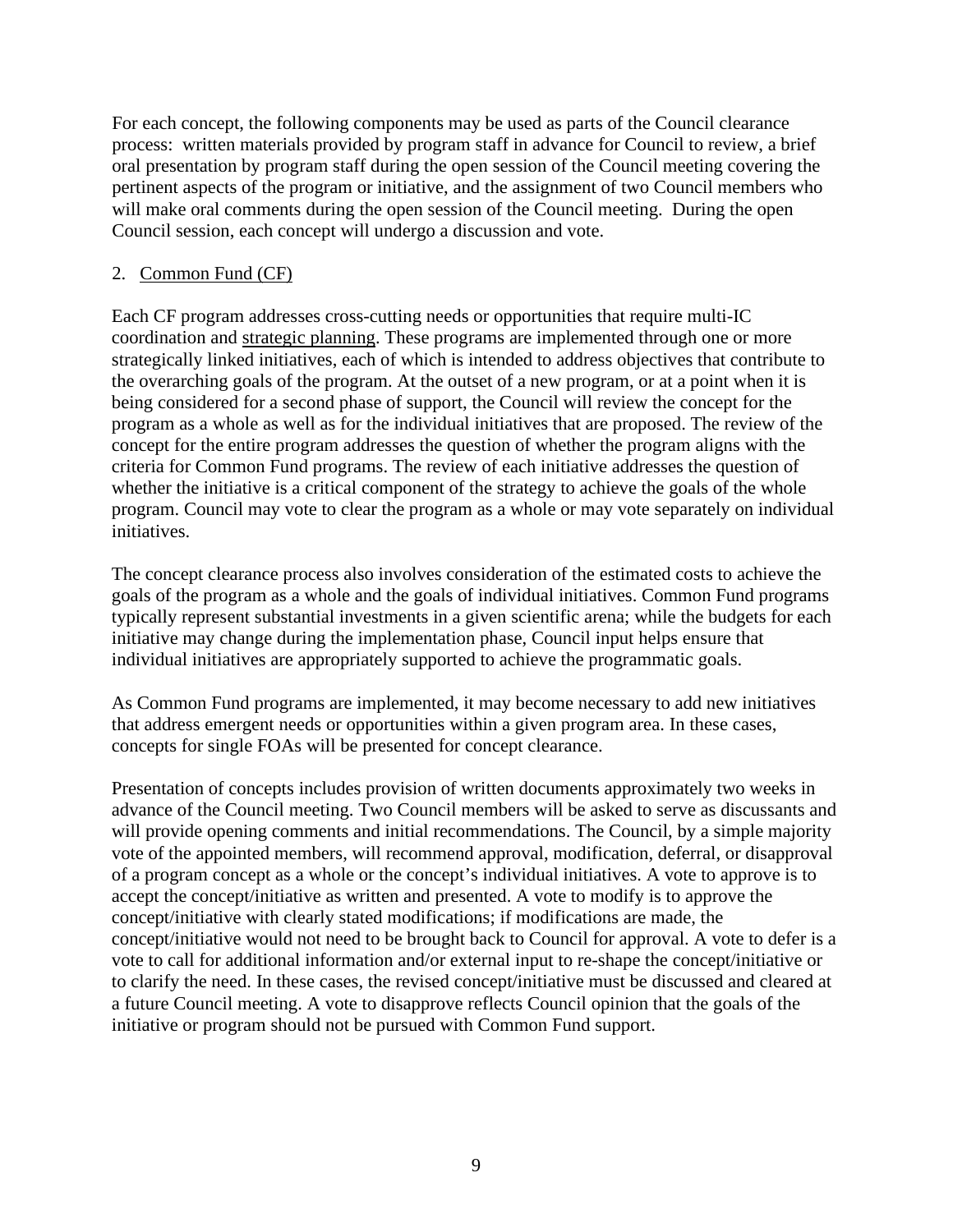3. Office of Research Infrastructure Programs (ORIP), ECHO Program Office, Office of Behavioral and Social Sciences Research (OBSSR), Office of Data Science Strategy (ODSS), Office of Dietary Supplements (ODS), Office of Nutrition Research (ONR), NIH Lasker Clinical Research Scholars Program, and *All of Us* Research Program Office

 and *All of Us* Research Program staff prepare concept presentations for review by the Council. on the program or initiative and make a recommendation. The Council will be asked to vote and approves a concept that it will be developed into a FOA. In the event that a concept is judged by the goals for the program as a whole, the Council may describe changes that could be incorporated to make the initiative acceptable. The concept would not require re-review if these with the goals and mission of the NIH and individual office, the Council will outline what consider approving the concept for the reissue. ORIP, ECHO, OBSSR, ODSS, ODS, ONR, NIH Lasker Clinical Research Scholars Program, Written materials will be made available to all Council members approximately two weeks prior to the Council meeting. Two Council members will be assigned as reviewers; they will comment to recommend approval, modification, deferral, or disapproval of a concept. Approved concepts are the basis for programs initiated through FOAs, although there is no guarantee if the Council the Council to be unlikely to achieve the stated goals for the initiative or to be inconsistent with changes were later incorporated. If an existing program presented for reissue/renewal is judged by the Council to have failed to achieve the stated goals for the program or to be inconsistent information is missing or what additional information would be needed for the Council to

# **IV. AUTHORITIES DELEGATED TO STAFF**

On a yearly basis, the Council delegates to DPCPSI some actions that are normally the responsibility of the Council. In accordance with stated policies of the Public Health Service (PHS) and the NIH, and with the concurrence of Council, the staff of the Office of the Director, NIH, may use administrative discretion to:

- A. Take administrative actions as allowed by applicable U.S. Department of Health and Human Services (DHHS), PHS, and/or NIH policies and procedures. Note: for Common Fund awards, administrative management is provided by Institutes and Centers; these decisions, as well as the actions below, are therefore guided by the relevant IC Council operating procedures.
- B. Provide limited interim funding when a recommendation of deferral on a competing continuation application would result in a loss of continuity of the project.
- resources allow; for example, institution-wide salary and fringe benefit increases, and in scientific direction. C. Provide additional funds to a noncompeting application when well justified and when NIH increased costs of supplies. These and other increases of an administrative nature may be provided, if not related to an expansion of the scope of the project or to a significant change in scientific direction.<br>
10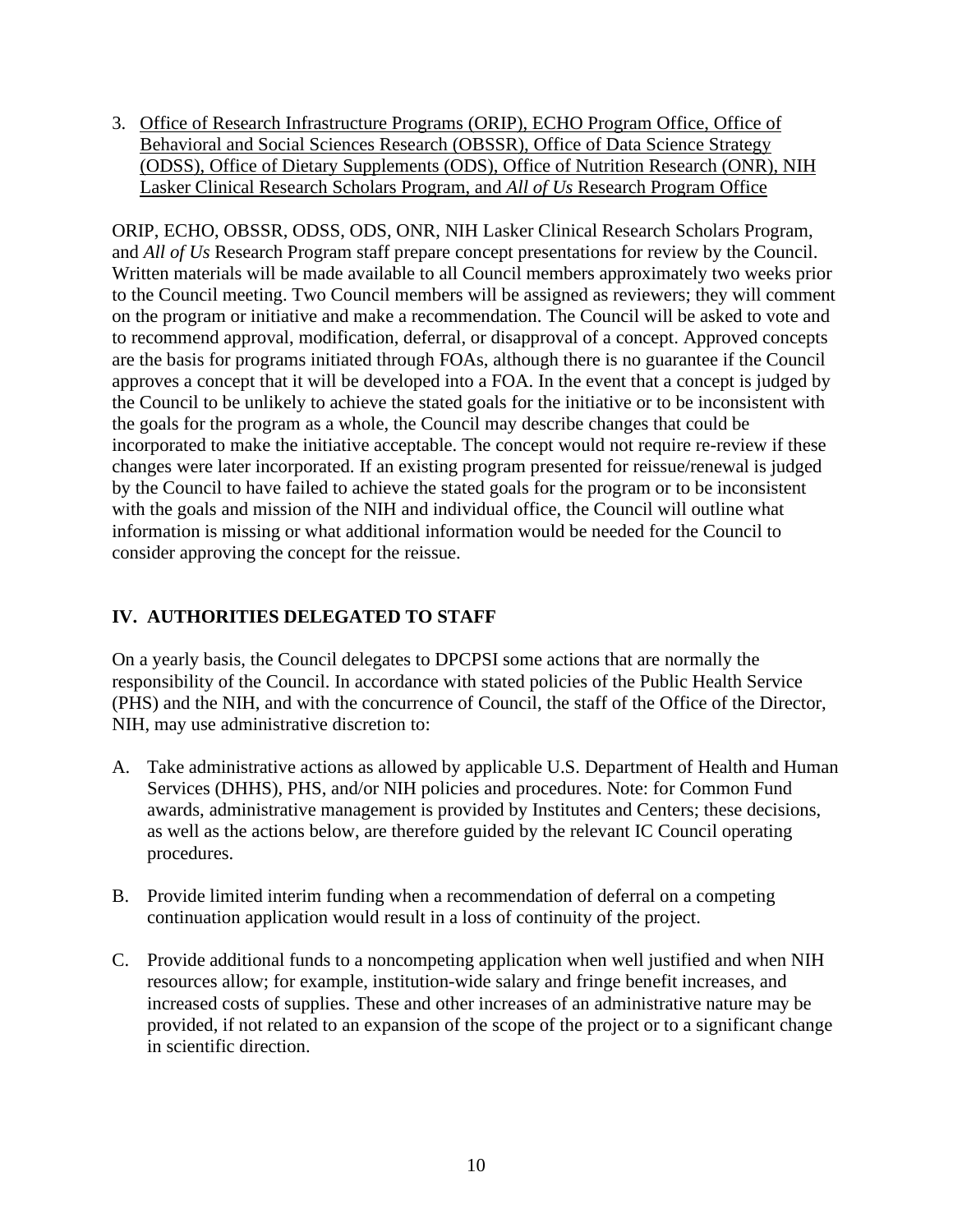Council review is required for additional funds to ORIP grants in the following situation:

- of the original award), if the additional funds are: 1. Additional funds that qualify under the above criteria (e.g., within the scientific scope
	- a. in excess of \$500,000.00 of total costs, or
	- b. greater than 50% of the direct costs of the parent award.
- 2. If it is determined that Council should review such a case, ORIP staff will prepare a accompanying documentation, and the original application's summary statement. Two summary of the award's circumstances requiring the proposed additional funds, any Council members will be assigned to review the staff recommendation and the full Council will be asked to vote on the staff's recommendation at the Council meeting. Action will be taken after a majority of the Council members voted on the recommendation.
- 3. Under the 2020 coronavirus pandemic emergency causing COVID-19, the Council when well justified and when DPCPSI or other NIH resources are available. delegates to DPCPSI actions to provide additional funds to noncompeting applications
- applications in amounts to meet the needs of the project and priorities of DPCPSI. Council D. Provide support to restore direct costs and/or years deleted in initial review of competitive recommendations, program policy, and relevance and resources will serve as guides in making such adjustments.
- E. Provide for additional slots on institutional training grants to deal with unusual situations or unexpected opportunities.
- F. Provide for orderly termination or continuation of support in order to prevent loss of research material or hardship to personnel by awarding an administrative supplement, a grant, or a cooperative agreement, not to exceed one year and in an amount not to exceed a prorated level of current support when an application has not been recommended for funding or has been recommended for deferral.
- G. In the event of a federally declared emergency, the Council delegates the authority to DPCPSI to make certain administrative decisions regarding the selection and support of competing grant applications. Every effort will be made to adhere to the Council review procedures. However, if such an approach is not possible then the following delegations will apply:
	- 1. DPCPSI staff will be able to provide funding for any new (Type 1) or competing (Type 2) applications consistent with the funding policies for a given fiscal year. These funding actions could be taken for any application that does not require individual discussion. Any applications that normally require discussion and special action by the Council will be deferred until its next meeting, or, if possible, resolved by telephone conference.